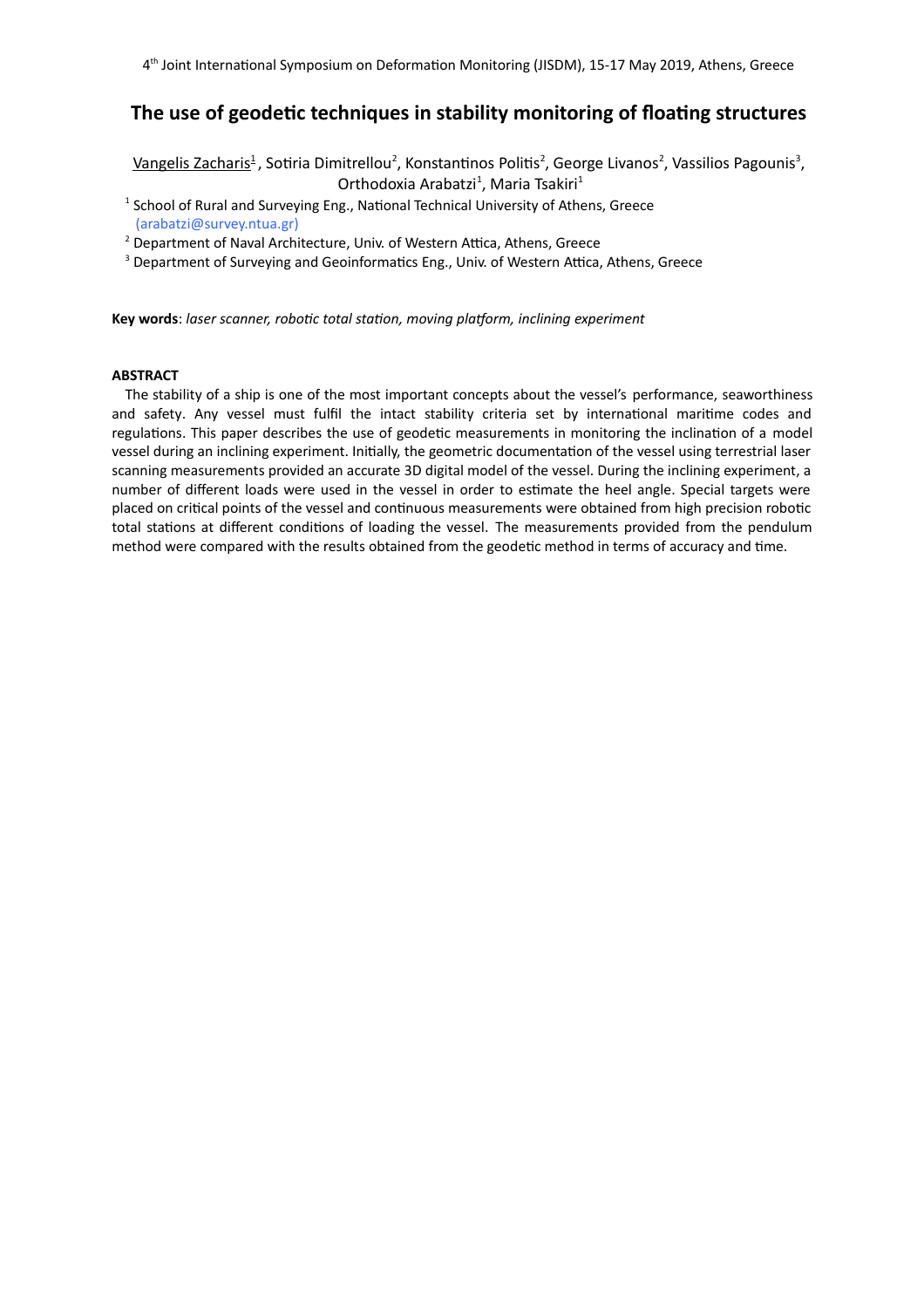## I. INTRODUCTION

The study of ship dynamics is to date very advanced, however, intact ship stability remains still an unsolved problem. Based on the annual report of the European Maritime Safety Agency (EMSA, 2015) for the period 2011-2015, out of 178 very serious casualties with a ship, 5% were due to capsizing. To prevent such events, the International Maritime Organization (IMO) and other agencies have established intact stability criteria, which are mainly based on comparisons between casualty statistics and hydrostatics or dynamic models for a ship in beam seas. However, these criteria are not adequate as tools for assessing the real stability of a particular ship, because, they were developed over 40 years ago with statistics from out-of-date ships and without enough physical observations.

As demands for safety have significantly increased, there is a need for routine testing of the stability of each ship. Each research organization is attempting to assess stability by trial and error. Therefore, it is essential to establish a rational and efficient methodology for assessment of experimental stability and also to assess the intact stability of a ship with physical or theoretical modelling relevant to actual capsizing phenomena.

One of the most significant parameter for assessing the stability is the inclination of a ship in transverse direction. This is of particular importance in shipbuilding as it is directly related to the ship's safety and the possibility of its sinking or overturning in unfavorable conditions. The safety of ships, in relation to their intact stability, is controlled by criteria that have been set by international regulations. The basic elements involved in all calculations are the weight of the light ship and the distance GM of its center of gravity from the keel. The value of GM needs to be obtained at various stages from design to construction of a ship as this parameter at different stages differs from stage to stage.

Because it is almost impossible to have an accurate description of all the individual weights of the light ship (metal construction, mechanical and electrical equipment, etc.), the identification of the above elements is made experimentally by performing the inclining experiment. This experiment is performed by moving weights transversely to produce a known overturning moment compared with the known hydrostatic properties of the vessel. The measurements of the heel angle are taken using a long pendulum at a precision of several minutes of a degree.

In order to estimate these critical values with high precision, a need for geodetic methods is seen in this type of experiment. To the authors' knowledge, there is no relevant publication in the literature that implements geodetic techniques for accurate determination of stability parameters during the inclining experiment.

On the basis of these considerations, this paper describes the use of geodetic methods to derive values of stability along with the inclining experiment. Section 2 provides an overview of the basic stability parameters and Section 3 describes the inclining experiment performed in a model vessel. Section 4 describes the geodetic methodology implemented during the inkling experiment and gives details for the design and implementation of the proposed approach along with results. Section 5 summarizes by giving concluding remarks of this work.

#### II. SHIP STABILITY AND THE INCLINING EXPERIMENT

# A. *Ship stability*

It can be defined in simple terms as its characteristics or tendency to return to its original state or upright state, when an external force is applied on or removed from the ship. A ship is at equilibrium when the weight of the ship acting down through the centre of gravity is equal to the up thrust force of water acting through the centre of buoyancy and when both of these forces are in same vertical line. A ship will come to its upright position or will become stable, when an external force is applied and removed, if the centre of gravity remains in the same position well below the metacentric height of the ship. When the ship is inclined, the centre of buoyancy shifts from B to B1, which creates a movement and the righting lever returns the ship to its original position and makes it stable (Fig. 1). M is the metacenter and GZ is the righting lever.



Figure 1. Schematic of a vessel's stability parameters

A ship is seaworthy if it fulfils two important stability criteria – Intact and Damage stability. They are both very important factors that govern the overall stability of the ship. The intact stability requirements along with the damage stability criterion varies from ship to ship. Under all the criteria as applicable, vessel margin line (an imaginary line drawn 75mm below the free board deck) should not be submerged after the damage.

When the ship tilts on any of its sides i.e. port or starboard and does not return back to its upright position, it is known as heeling of the vessel. Heeling is unsafe for ship, its machineries and people onboard.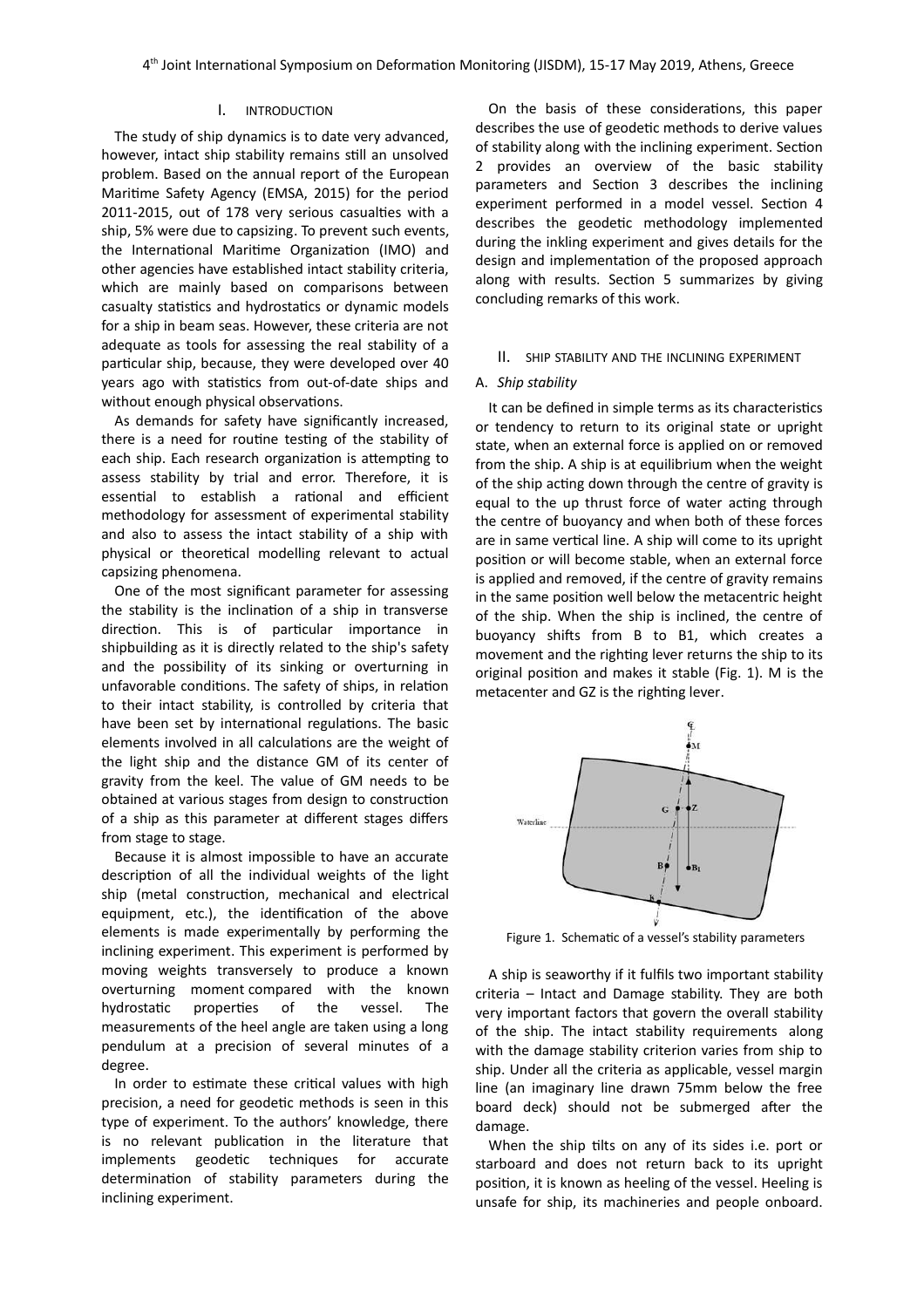The main reasons of ship's heeling are strong winds, hard and speedy turns and uneven cargo loading. Out of the three reasons, the most common cause is uneven cargo loading and unloading.

An important parameter for the safety of a ship is the metacentric height which has the role in setting the loading capacity and stability of the ship. The Initial metacentric height of the ship is determined by an inclining experiment after the ship is completely built. When a ship is heeled by an angle, the centre of buoyancy is shifted from B to B1 (cf. Fig. 1). The metacentric height (GM) is the distance between the centre of gravity and metacentre of the ship and it is used to calculate the stability of the ship.

The International Maritime Organisation (IMO) regulations specify that an inclining test shall be performed for any single ship, regardless of her size, and for every single cargo ship, regardless of its length. The theoretical background of the inclining test is explained in Chakrabarti (2005). Exemption from the test is possible if the ship is one of a series of ships and basic stability data are available from the inclining test of a sister ship in the same series.

# III. INCLINING EXPERIMENT ON A VESSEL MODEL

In this work, a model vessel was used in a water tank which are both located at the Department of Naval Architecture, of the University of Western Attica. The model has a length overall of 3.19m, breadth 41.50cm, moulded depth 24.50cm, weight 31.5 kg and is floating in a water tank of length 11m, width 1.35m and height 0.80m. Prior to the inclining experiment which was also monitored by geodetic methods, the vessel was geometrically documented because of the lack of designs. A description of the geometric documentation method and the inclining experiment is given in the following.

## A. *Accurate model of the vessel*

For the creation of a 3D digital model of the vessel, terrestrial laser scanning was used. Then the 3D model was used in the Rhinoceros software to allow specific naval calculations being performed. The data acquisition was carried out with a Leica Scanstation 2 terrestrial laser scanner (www.leica.com) and four scans in total were required to capture the boat (Fig.2). The data sampling was defined at 6mm. the registration of all scans into a common coordinate system was achieved with an accuracy of less than 1cm.



Figure 2. Geometric documentation of boat





Figure 3. (a) Registered point cloud of boatGeometric documentation of boat (b) Polygonal model

#### B. *Inclining experiment*

The requirements and the methodology of the inclining test are specified by IMO and other international associations. The main idea of the experiment is to determine the metacentric height (GM), which dominates stability in the light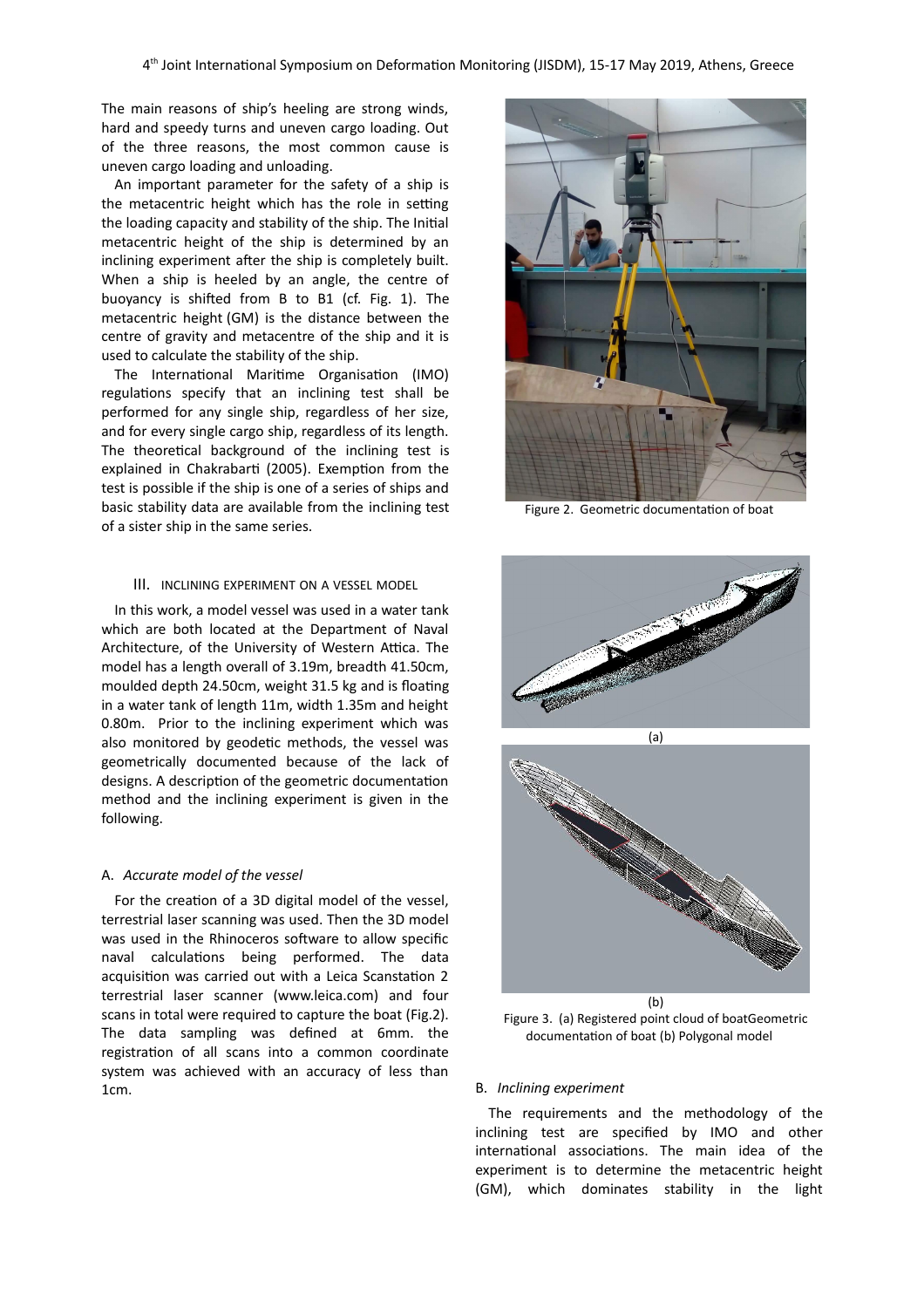displacement condition and be compared with the design value.

The inclining test is usually performed inshore in calm weather, in still water, and free of mooring restraints to achieve accuracy. The GM position is determined by moving weights transversely to produce a known overturning moment in the range of 1-4 degrees if possible. Knowing the restoring properties (buoyancy) of the vessel from its dimensions and floating position and measuring the equilibrium angle of the weighted vessel, the GM can be calculated. The measurements are taken using a pendulum which an example of a typical arrangement is shown in Fig. 4.



Figure 4. Example of a pendulum typical arrangement

The standard inclining test employs eight distinct weight movements where movement by the eighth weight shall be a recheck of the zero point. During the experiment, seven weights of 2.2 kg each were placed on its deck, in symmetrical positions, and in such a way as to cause zero heel angle in calm water (Fig. 5). The mean draft is measured to T=8.95cm and the displacement Δ is calculated by means of the hydrostatic diagram of the vessel.



Figure 5. The vessel model with the weights and zero heel angle in Rhinoceros

Then, the weights were moved in the transverse direction sequentially at known distances d, resulting to heel angles φ (Fig. 6). The transverse inclination of the vessel is measured with a pendulum of 0.05° precision. According to the measurements the length of the righting lever  $GZ = w * d * cos \phi / \Delta$  is calculated for each loading condition. The righting lever curve as a

function of the heel angle is finally determined showing a successful experiment.

- In the first phase of the experiment the weight Νο4 was moved from the CL to the right by 15 cm. The heel angle was measured to 4.6°.
- In the second phase an extra weight was moved from CL to the right. The weight Νο4 remained in place and the weight No3 was moved by 10 cm. The heel angle was measured to 7.9°.
- In the third phase, the weight Νο4 was moved from CL to left by 8.5 cm. The heel angle was measured to 2.9°.
- In the fourth phase (Figure 3), the weight No4 remained in place (left by CL) and the weight No3 was moved from CL to the right by 10 cm. The heel angle was measured to 0.05°.



Figure 6. The vessel model in the water tank during the inclining experiment

# IV. GEODETIC MEASUREMENTS ON THE VESSEL MODEL

According to IMO regulations, all tests used to establish the stability characteristics of a vessel must be undertaken in a manner that achieves the required accuracy and permits subsequent independent review and verification by third parties. Whilst the pendulum is of adequate accuracy for this type of test, it clearly lacks of the high precision of other types of measurements. In the literature, there is no published work on using geodetic techniques to measure the inclining experiment. Therefore, prior to performing measurements with geodetic instruments, the design phase was essential to establish the most suitable way to collect measurements synchronized in real-time.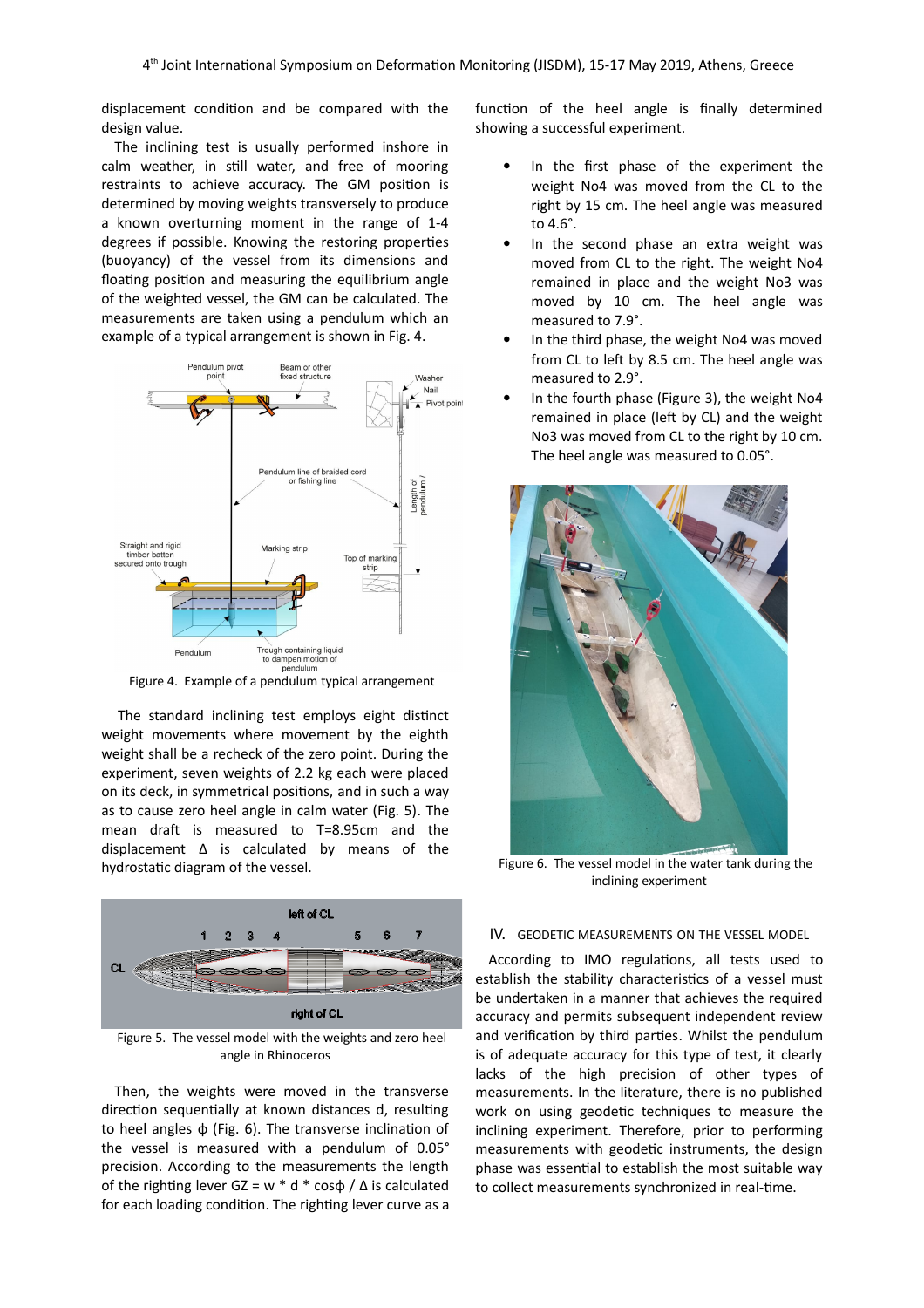# A. *Design*

For this work, three high precision robotic total station instruments were available, namely a Leica TS30 (quoted precision ±0.6mm±1ppm), a Trimble S3 and a Trimble S6 (quoted precision ±2mm±2ppm). The main problem identified using three different types of total stations was their timing synchronization. This is because each instrument has its own timer, at its own time scale. Therefore, the measurements from each instrument are in different time scales and should somehow become compatible.

A number of in-house actions were performed in order to find the most efficient way of instrument synchronization. For example, suitable scripting was developed to read the serial port of an instrument in real time and tag each record of the measurements with the timestamp of the computer clock. The idea was to run three copies of the script at the same time (on the same computer), each one monitoring a different serial port (USB to Serial) so three different files with a single time scale (computer time) would be produced. Alternatively, a variant was tested, which manages the serial ports (and thus the instruments) from a single script (using threading techniques, i.e. each instrument is controlled by a separate CPU process to allow recording at rates higher than 1Hz) with "relative" success. However, due to practical constraints, this idea could not be implemented.

Due to the fact that the available instruments (Trimble S3 and S6) do not allow streaming of their measurements, a more practical approach was finally implemented. The main idea is that if all three total stations (TS30, S6 and S3) simultaneously aim at the same prism (e.g. a Leica 360°) and can monitor it, then every change in the prisms position will be seen as a change in the acquired measurements of each instrument along with the associated network errors (i.e. instrument positions), instrument errors (i.e. centering, leveling) and sighting errors (i.e. point of sight, prism constant). Using the "common" positions of the points of sight and the corresponding times in the time scale of each instrument, it would be possible to calculate a time shift between the Trimbles' timer and the Leica's timer. Since the Leica TS30 can measure at rates higher than 1Hz, synchronization would be possible at 1s.

#### B. *Measurements*

Prior to acquiring measurements for the inclining experiment, a set of measurements to calibrate the timers of the three instruments were made aiming at the same prism. At a second stage, the inclining experiment took place as discussed in IIIB section. Fig. 7 shows the position time series taken during the test for one prism (in red from TS30, green from S6 and blue from S3).



Figure 7. The position plot of the Leica 360 prism during the time synchronization measurements.

### C. *Analysis*

Moving on to the analysis, the issue of synchronization was essential due to the fact that it was not dealt with at the instrument level. Therefore, it was decided to identify "common" positions in the position time series of the three instruments. From four pairs of common positions, the shift Δt values were determined so that the S3 and S6 Trimble timers would synchronize with that of the TS30 Leica instrument.

The next step was to synchronize the measurements from the three different instruments at the common epoch of 1s. Redundant observations of the TS30 instrument were deleted and only at 1s interval were maintained. Fig. 8 depicts the positions of all instruments (i.e. the TS30 is at 5Hz in red, S6 in green and S3 in blue).

Using the synchronized positions for each prism it is easy to define the plane of the prisms by the external product of any two vectors of the plane (e.g. TS30-S6 and TS30-S3). This vector is normal to the plane and describes it completely. When dividing it with its norm, then the resulting normalized vector allows the direct determination of its orientation with respect to the local system, and hence the level gradients in each of its three components.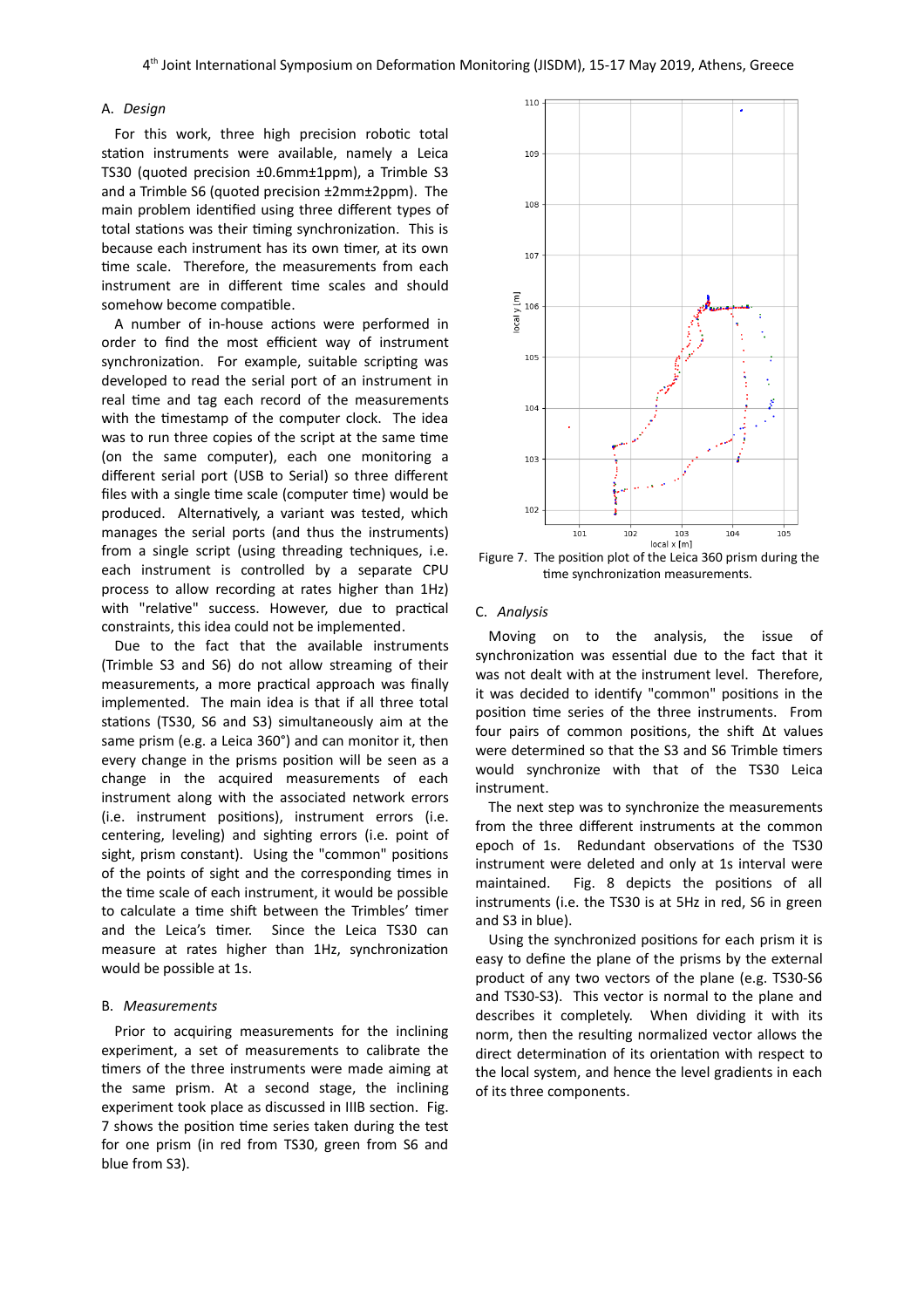

Figure 8. The position plot of the three prisms from the three total stations during the inclining experiment.

Heel angle is the rotation of the vessel with respect to its longitudinal axis. It corresponds to "Roll", when using the Roll  $-$  Pitch  $-$  Yaw notation. The given instrument precision and the model's dimensions set the resulting resolution of the heel angle to 0.02°.

Heel angle values were filtered using a  $5<sup>th</sup>$  order Butterworth Low Pass filter (Bianchi & Sorrentino, 2007), so as to minimize the flunctuations caused by external interference such as waves in the tank, or the effect of the weights operation.

Fig. 9 shows the measured Heel angle plotted against time (raw values above filtered values). Negative values show rotations towards right. The individual values are shown in blue. The mean values are shown in red, along with their standard deviation. Table 1 shows the experiment results against the ones produced using the clinometer.

Table 1. Comparison of heel angle between the inclining experiment and the total station method

| Phases of<br>experiment | Raw<br>Heel angle<br>[degrees] | Filtered<br>Heel angle<br>[degrees] | Clinometer<br>value<br>[degrees] |
|-------------------------|--------------------------------|-------------------------------------|----------------------------------|
|                         | $+0.15$<br>±0.093              | $+0.15$<br>$\pm 0.018$              | $+0.1$                           |
| Phase 1                 | $-4.85$<br>±0.257              | $-4.94$<br>±0.187                   | -4.6                             |
| Phase 2                 | $-7.83$<br>±0.180              | $-7.73$<br>±0.062                   | $-7.9$                           |
|                         | $-0.67$<br>±0.416              | $-0.28$<br>±0.051                   | $-0.4$                           |
| Phase 3                 | $+2.53$<br>±0.292              | $+2.46$<br>±0.142                   | $+2.9$                           |
| Phase 4                 | $+0.42$<br>±0.198              | $+0.45$<br>±0.115                   | $+0.05$                          |

From Table 1, it is seen that by filtering raw data the accuracy is increased by raughly an order of magnitude. It is also seen that the values from both methods are quite close with a mean of –0.067 degrees and rms of 0.28 degrees for the raw values. Filtered data agree in –0.007±0.32 degrees. The inclining method provides values given by inclinometers which does not have the resolution of the total station measurements. In this experiment, the pendulum used has resolution of 0.05 degrees. Also, it does not provide measurement redundancy and thus, it is not possible to estimate the quality of the solutions. The closeness of the values in the two methods indicates that the total station method can provide calibration of the inclining method while estimating with higher accuracy the heel angle attended with quality indicators.

## V. CONCLUDING REMARKS

In this paper, an experimental methodology to determine parameters of the stability of the boat in the light displacement condition and compared with the design values is presented. The monitoring network comprised three robotic total stations and a set of three prisms installed on the model vessel.

When compared the results of the heal angle from the two methods, these were close. However, the higher accuracy along with the higher frequency of the total station measurements allow for efficient study of displacement data for a great range of scenarios related to ship's stability.

The monitoring approach and procedure developed has been mainly applied in a context relevant to comparisons with the inclining experiment.